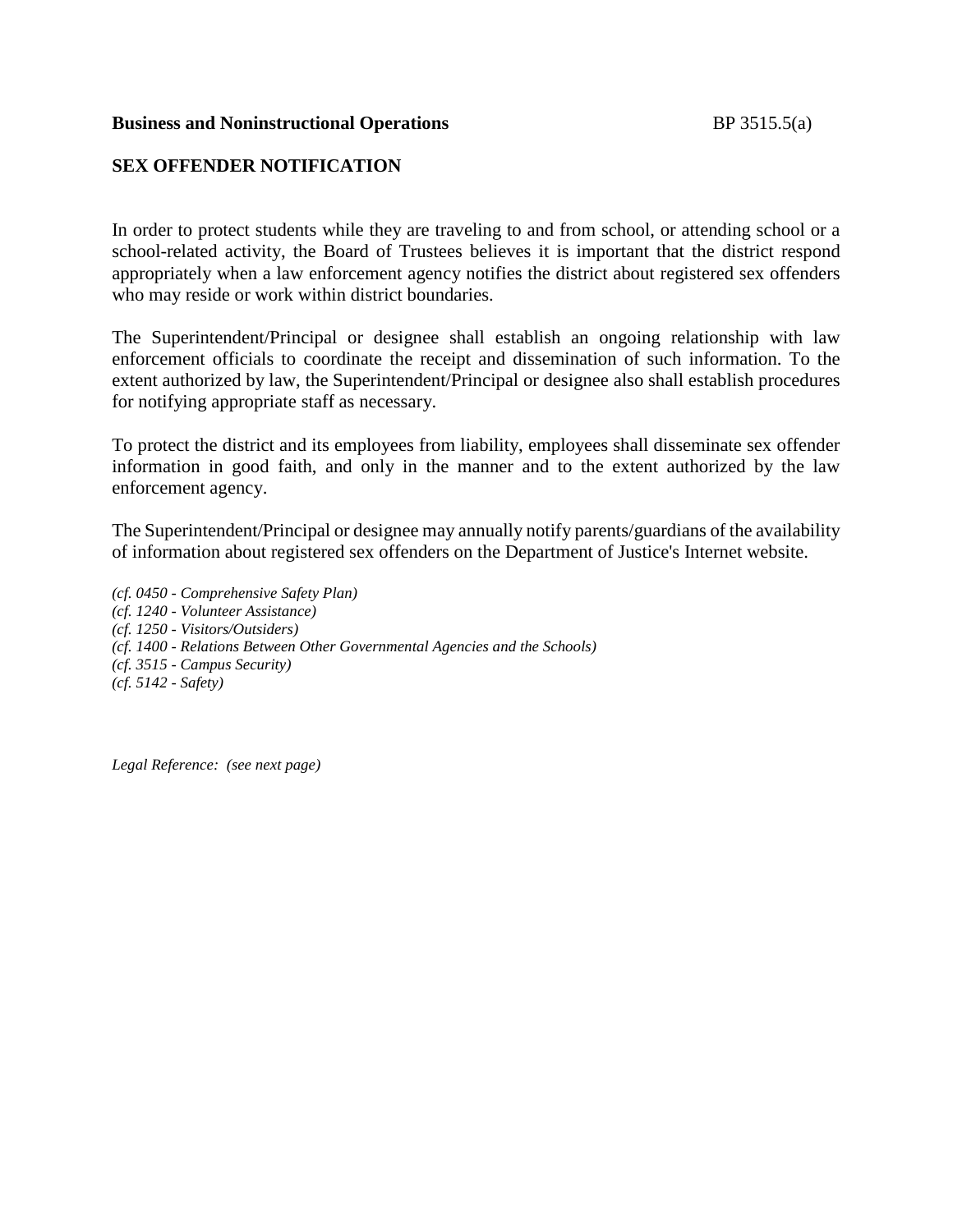### **SEX OFFENDER NOTIFICATION** (continued)

*Legal Reference:*

*EDUCATION CODE 32211 Threatened disruption or interference with classes; offense 35160 Authority of boards 35160.1 Board authority of school districts 48981 Parent/guardian notifications; methods PENAL CODE 290 Registration of sex offenders 290.4 Sex offender registration; compilation of information 290.45 Release of sex offender information 290.46 Making information about certain sex offenders available via the Internet 290.9 Addresses of persons who violate duty to register 290.95 Disclosure by person required to register as sex offender 626.8 Disruptive entry or entry of sex offender upon school grounds 626.81 Sex offender; permission to volunteer at school 830.32 School district and community college police 3003 Parole, geographic placement UNITED STATES CODE, TITLE 42 14071 Jacob Wetterling Crimes Against Children and Sexually Violent Offender Registration Program Act ATTORNEY GENERAL OPINIONS 82 Ops.Cal.Atty.Gen. 20 (1999)*

*Management Resources: WEB SITES*

*California Department of Justice, Megan's Law mapping: http://www.meganslaw.ca.gov*

Policy **CUDDEBACK UNION ELEMENTARY SCHOOL DISTRICT** adopted: December 11, 2019 Carlotta, California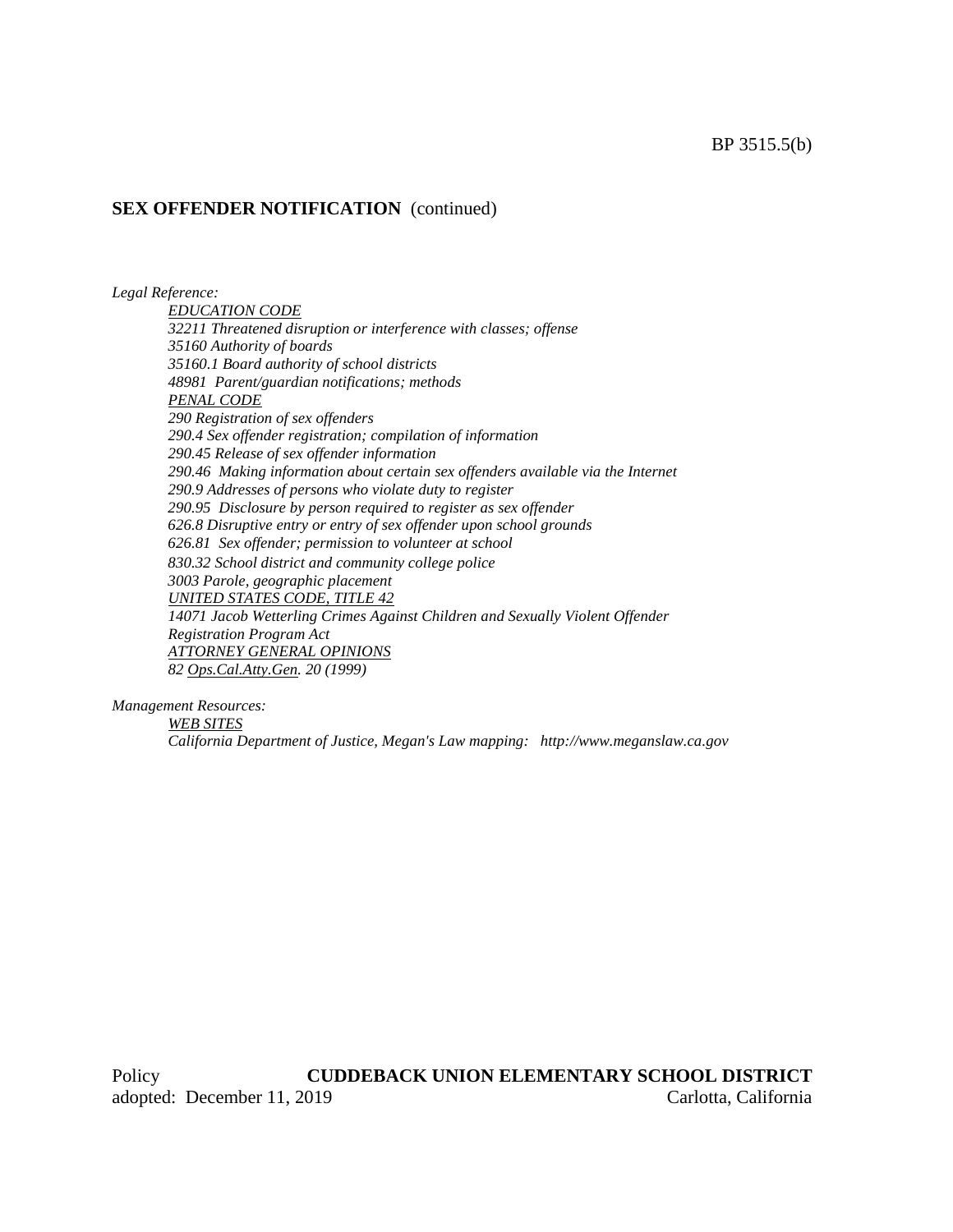### **Business and Noninstructional Operations** AR 3515.5(a)

# **SEX OFFENDER NOTIFICATION**

The Superintendent/Principal or designee shall develop a plan for receiving and communicating information about registered sex offenders residing within district boundaries. He/she shall ensure, at a minimum, that the following components are part of the plan:

- 1. The Superintendent/Principal or designee may appoint a staff member to serve as liaison with law enforcement regarding these matters.
- 2. Law enforcement shall be informed that all notifications and correspondence should be directed to the liaison. District liaison contact information shall be kept current with local law enforcement, identifying the name, phone number, and address of the liaison.
- 3. The Superintendent or district liaison shall collaborate with law enforcement in order to alert children to the dangers of sex offenders, develop a system for distributing information about sex offenders, and train school staff and parents/guardians about the roles and responsibilities of both the district and law enforcement.
- 4. The Superintendent or liaison shall, at the beginning of each school year, notify parents/guardians of the district's willingness and intention to work with law enforcement on this matter and shall explain the appropriate roles and responsibilities of both the district and law enforcement.

This communication shall also explain:

- a. The reporting requirements pursuant to Penal Code 290 and 290.45, including the fact that law enforcement is the agency best able to assess the relative danger of a sex offender
- b. The ability of the parents/guardians to contact law enforcement for additional information and to view the information on the Megan's Law Internet website
- 5. When law enforcement notifies the district of the residency or employment of a sex offender within district boundaries, the Superintendent or district liaison shall consult with law enforcement about the appropriate scope of the disclosure. When authorized by law enforcement, the Superintendent or liaison may disclose information about a sex offender to:
	- a. Teachers and classified personnel, including staff responsible for visitor registration

*(cf. 1250 - Visitors/Outsiders)*

- b. Principals and staff at adjacent schools, as appropriate
- c. Security staff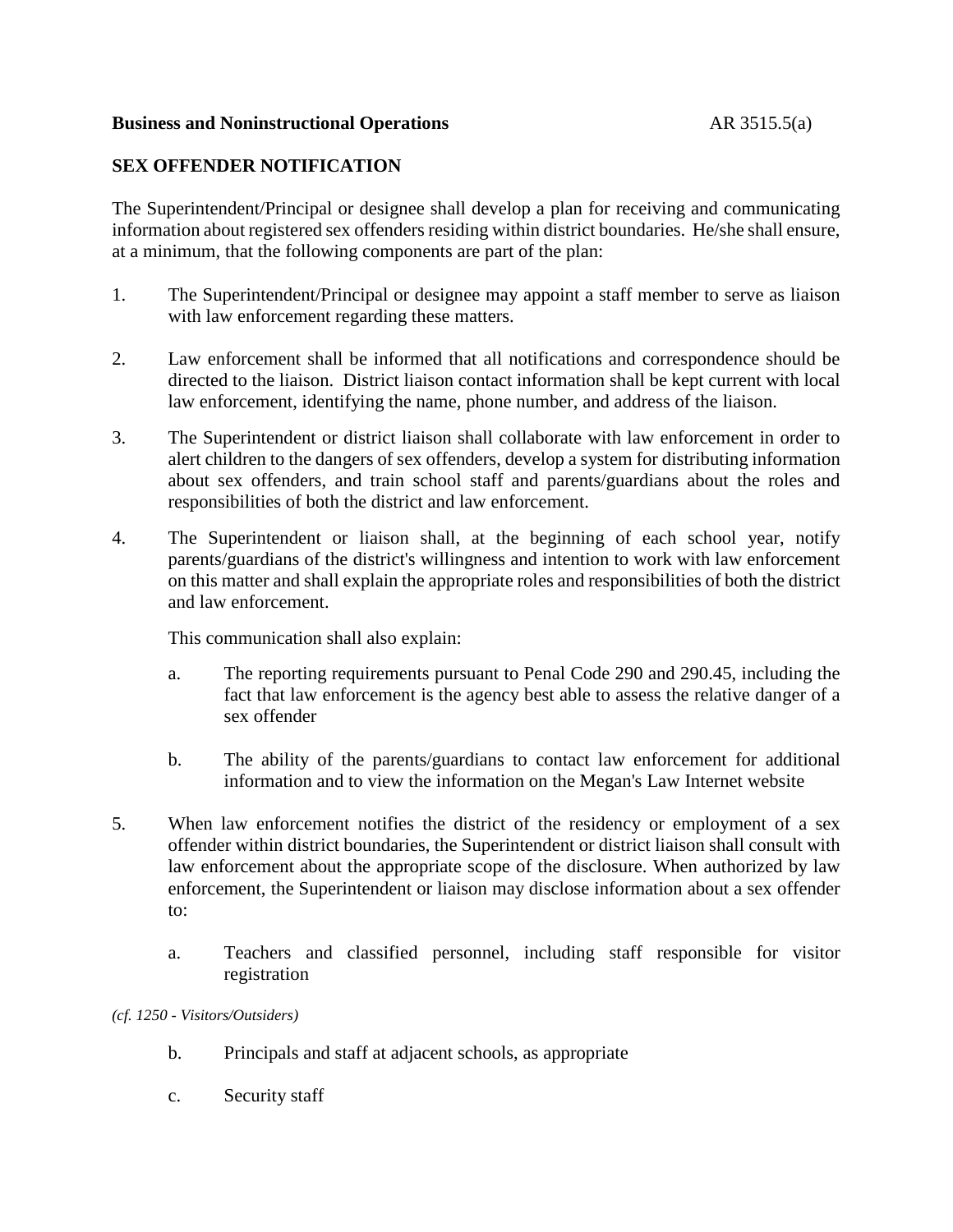### **SEX OFFENDER NOTIFICATION** (continued)

- d. Bus drivers
- e. Yard supervisors
- 6. Any staff member who receives information directly from law enforcement regarding registered sex offenders shall immediately contact the Superintendent or liaison in order to help ensure that the district is able to respond appropriately.
- 7. If an identified sex offender is seen on or near school grounds or around any student, staff shall immediately contact the district liaison. A staff member may also inform local law enforcement.

### **Notification to Parents/Guardians**

When law enforcement has determined that parents/guardians should be notified regarding the presence of a sex offender in the community, the Superintendent or district liaison shall collaborate with local law enforcement in order to determine an appropriate response. This response may include:

- 1. An article in a school or parent council newsletter notifying parents/guardians that law enforcement information about registered sex offenders is available at the local law enforcement agency headquarters and/or at the school office. This article shall encourage parents/guardians to contact local law enforcement and access the Department of Justice's (DOJ) Megan's Law Internet website for additional information.
- 2. A mailing, at law enforcement's expense, prepared by law enforcement, and printed on law enforcement letterhead and envelopes, notifying parents/guardians of the presence of registered sex offenders. This notification shall encourage parents/guardians to contact local law enforcement and access the DOJ's Megan's Law Internet website for additional information.
- 3. A mailing of a letter, at district expense, prepared by law enforcement and printed on law enforcement letterhead and envelopes, notifying parents/guardians of the presence of registered sex offenders. This notification shall encourage parents/guardians to contact local law enforcement and access the DOJ's Megan's Law Internet website for additional information.

Whenever the principal has granted permission to a person who is required to register as a sex offender pursuant to Penal Code 290 to come into a school building or upon school grounds to volunteer at the school, he/she shall notify the parent/guardian of each student at that school, at least 14 days in advance using one of the methods specified in Education Code